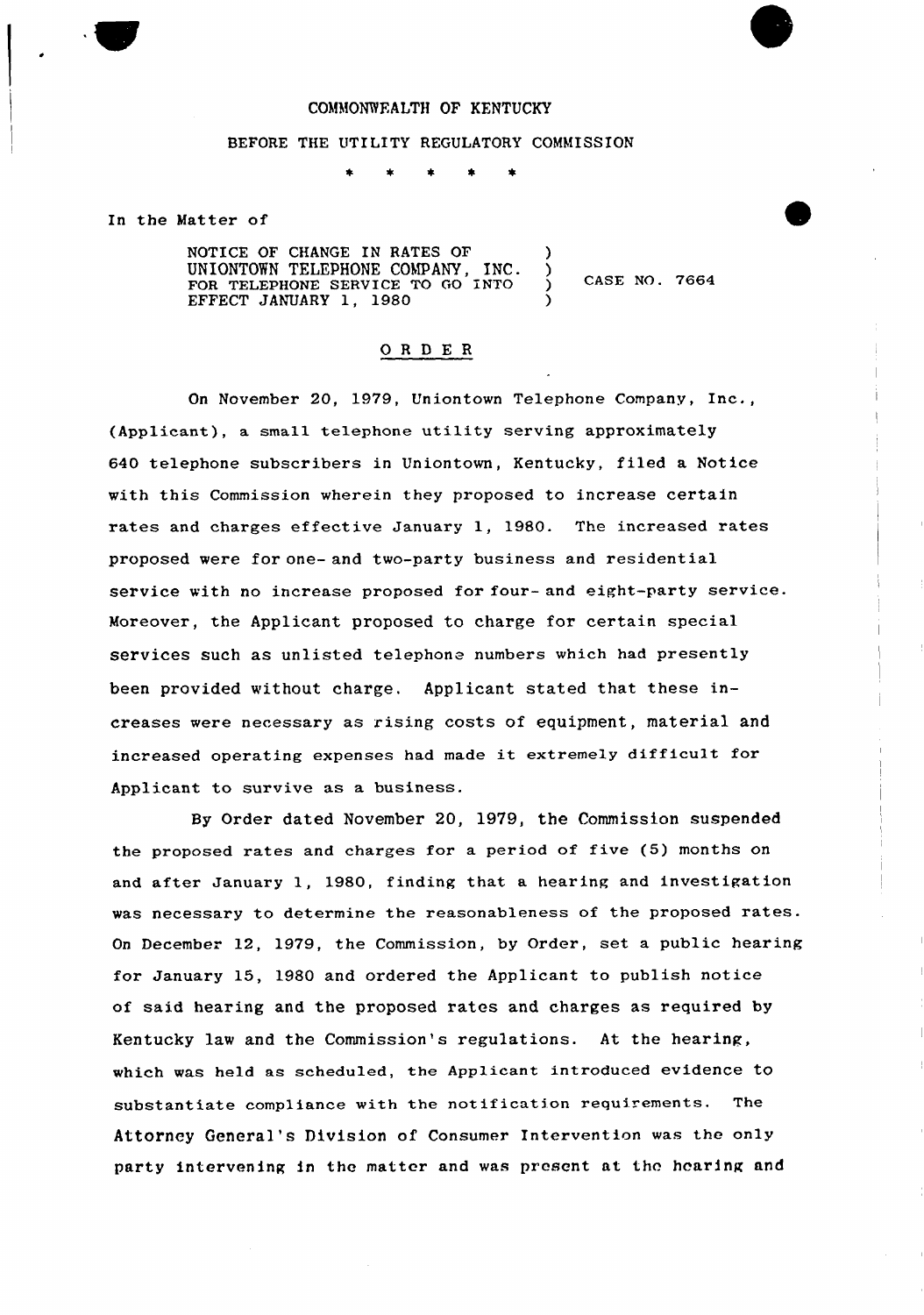cross-examined the Company's witness at such time.

At the close of the hearing, the matter was submitted to the Commission for final determination.

### TEST PERIOD

The Commission has accepted the Applicant's proposed test period, the twelve months ending August 31, 1979, for the purpose of determining the reasonableness of the proposed rates and charges.

### NET INVESTMENT

The Applicant introduced no proposed valuation methods; however, the Commission, from the record, has determined the Applicant's Net Investment Rate Base in its utility operations at August 31, 1979, to be as follows:

|       | Telephone Plant in Service             | \$336,308.63                        |
|-------|----------------------------------------|-------------------------------------|
| Less: | Depreciation Reserve<br>Net Investment | $\frac{203,936.56}{132,372.07}$ (1) |

Although no other methods of valuation are introduced herein, the Commission has given due consideration to all elements of value in order to determine the reasonableness of the matter.

#### REVENUES AND EXPENSES

In the Commission's investigation in the matter, it became apparent that the Applicant's books and records have been kept on a "cash" basis and not on an "accrual" basis as prescribed by the Uniform System of Accounts for Telephone Utilities. As such, the Applicant has not been properly matching revenues and expenses in an operating period. This situation is apparent especially in the Applicant's recording of operating revenues during the test period, which have been overstated substantially. Accordingly, to correct for this deficiency, the Commission has adjusted Applicant's operating revenues by  $3,091$  to reflect the normalized test-year-end revenues. Moreover, the Commission has made an adjustment to interest expenses of  $$1,346$ <sup>(3)</sup> to reflect normalized

> $(1)$ Applicant's Exhibit - Balance Sheet.  $(2)$ \$115,690 - \$112,599 = \$3,091.  $(3)$ \$60,140 x 7.33% = \$4,408 - \$3,062 = \$1,346.

> > $-2-$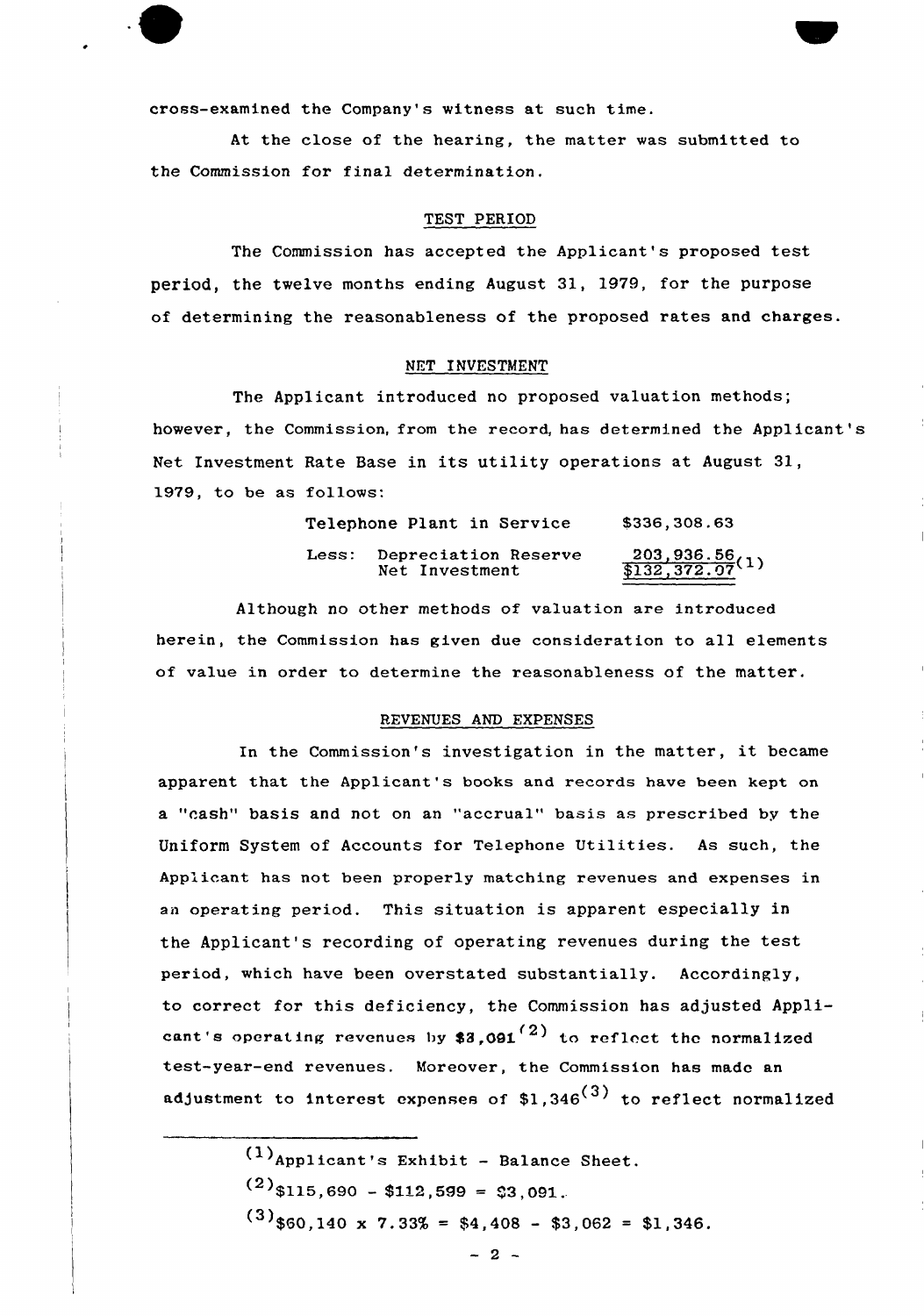eeet-period interest expenses. As a result of the above-mentioned adjustments, Kentucky State Income Taxes have been adjusted by  $$50^{(1)}$ to reflect the Applicant's normalized tax liability.

Therefore, the Commission finds that Uniontown's adjusted income statement at August 31, 1979 is as follows:

| Operating Revenue        |    | \$112,509               |
|--------------------------|----|-------------------------|
| Operating Expenses:      |    |                         |
| Operation & Maintenance  |    |                         |
| <b>Expenses</b>          | S. |                         |
| Depreciation Expense     |    | $77,401^{(2)}_{20,472}$ |
| Operating Taxes          |    | 5,233                   |
| Total Operating Expenses |    | \$103,106               |
| Operating Income         |    | 9,493                   |
| Interest Expense         |    | 408                     |
| Net Income               |    |                         |

# Rate of Return

The Commission is of the opinion that the adjusted rate of return of  $7.17\%^{(3)}$  is clearly deficient and is unfair, unjust, and unreasonable.

We are of the opinion that a fair, just, and reasonable rate of return is 12.0% in that it will allow Uniontown to pay its operating expenses, service its debt, and provide an adequate surplus. To achieve these earnings, Uniontown is entitled to increase its telephone service rates to generate additional annual revenues of approximately  $$6,658,$ <sup>(4)</sup> which are adjusted for Kentucky State Income Taxes.

### **SUMMARY**

The Commission, after considering all of the evidence of record and being fully advised, is of the opinion and so FINDS that the rates set out in Appendix "A" attached hereto and made a part hereof will produce gross annual revenues in the amount of approximately \$119,257 and are the fair, just, and reasonable

- $(1)$  \$271 \$221 = \$50.
- (2) Applicant's Exhibit Income Statement.
- (3)  $$9,493 $132,372.07 = 7.17\%.$
- $(4)$  \$132,372.07 X 12.0% = \$15,885.

 $-3 -$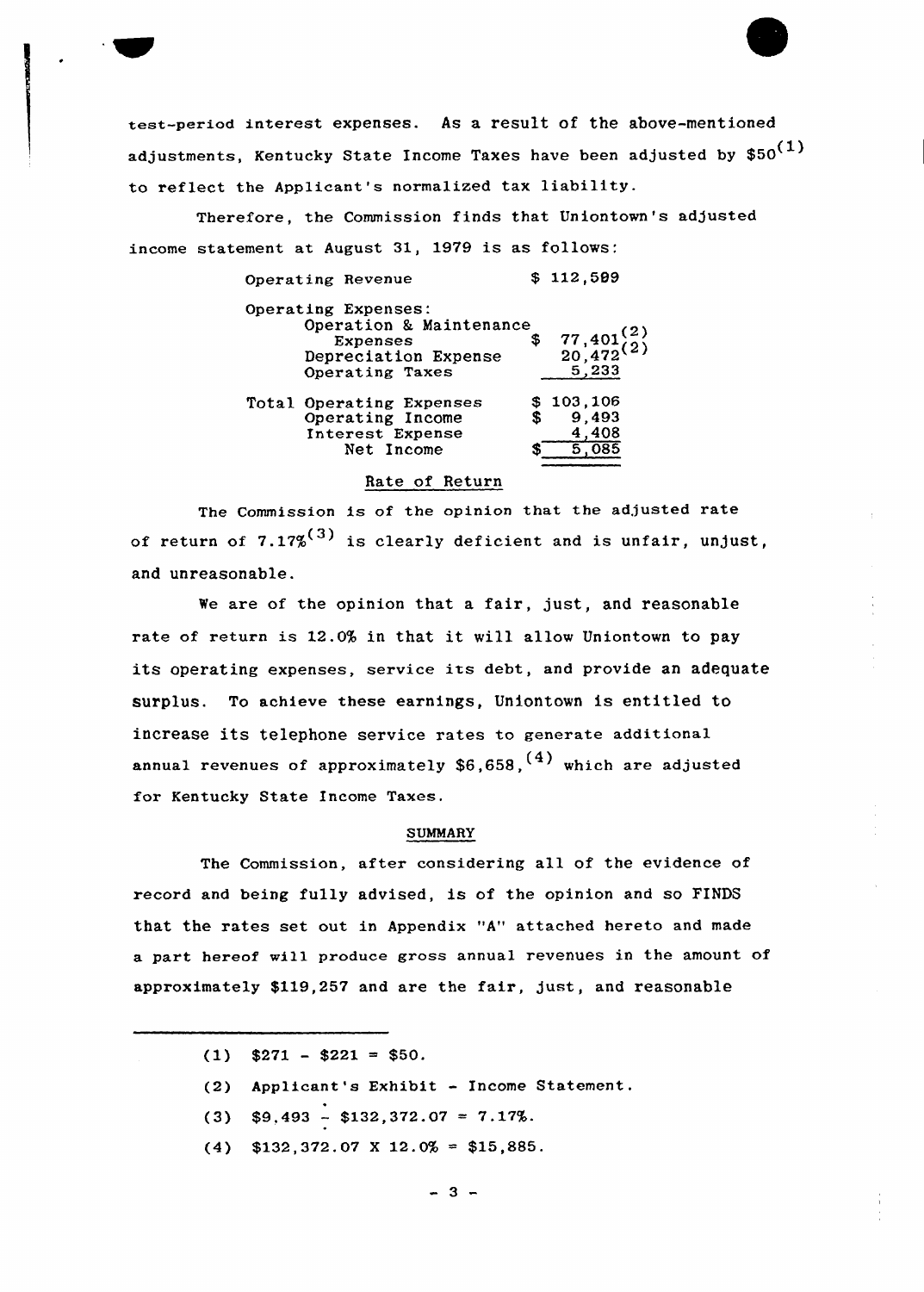rates for the Applicant to charge for telephone service in that they will produce revenues sufficient to permit it to pay its operating expenses, service its debt, and provide a reasonable surplus for equity.

The Commission further FINDS that the rates proposed by the Applicant in this Case are unfair, unjust, and unreasonable in that they produce gross annual revenues in excess of \$ 119,257 and should be denied.

The Commission further FINDS that the Applicant has not been using accrual accounting methods as prescribed by the Uniform System of Accounts for Telephone Utilities adopted by this Commission, and that the failure to do so has created a mismatching of revenues and expenses in an operating period.

IT IS THEREFORE ORDERED, that the rates sought by Uniontown Telephone Company, Inc., in this Case be and the same are hereby denied.

IT IS FURTHER ORDERED, that the rates and charges set out in Appendix "A" attached hereto and made a part hereof are the fair, just, and reasonable rates for the Uniontown Telephone Company to charge for telephone service on and after the date of this Order.

IT IS FURTHER ORDERED, that Uniontown Telephone Company, Inc., shall file with this Commission within thirty (30) days from the date of this Order its revised tariff sheets setting out the rates approved herein.

IT IS FURTHER ORDERED, that the Uniontown Telephone Company, Inc., shall adopt and use the methods of accrual accounting on and after the date of this Order.

Done at Frankfort, Kentucky, this the 19th day of February, 1980.

UTILITY REGULATORY COMMISSION  $\not\!\!\!/\,\vec{\mathcal{E}}$ Chairman Mary Ray Ocka

a *v*i<br>Sner

ATTEST:

**Secretary**